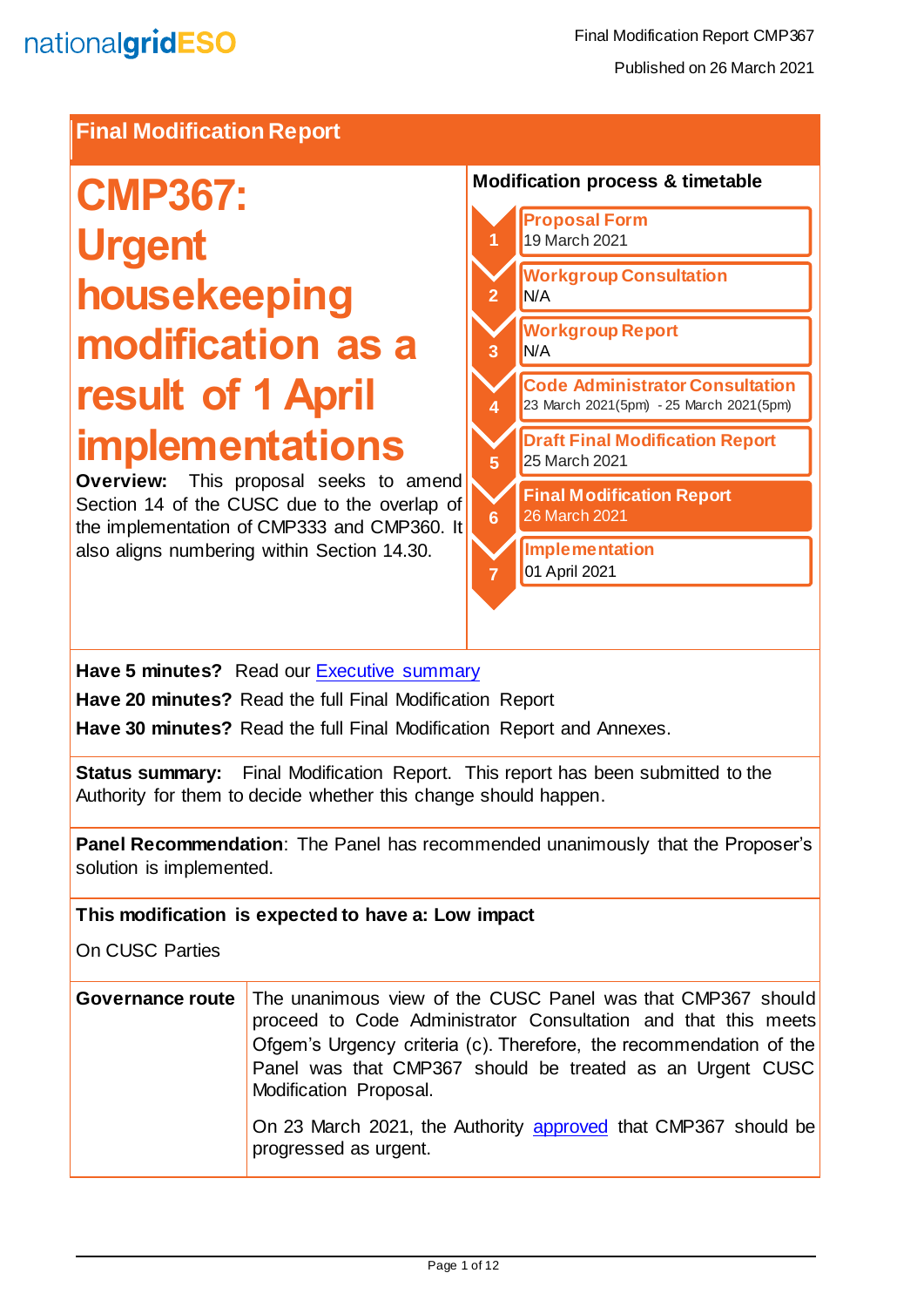| Who can I talk to<br>about the change? | Proposer:                                | <b>Code Administrator Contact:</b>    |
|----------------------------------------|------------------------------------------|---------------------------------------|
|                                        | Lurrentia Walker                         | <b>Paul Mullen</b>                    |
|                                        | Lurrentia.walker@nationalgrideso.<br>com | Paul.j.Mullen@nationalgrideso.<br>com |
|                                        | 07976 940 855                            |                                       |
|                                        |                                          |                                       |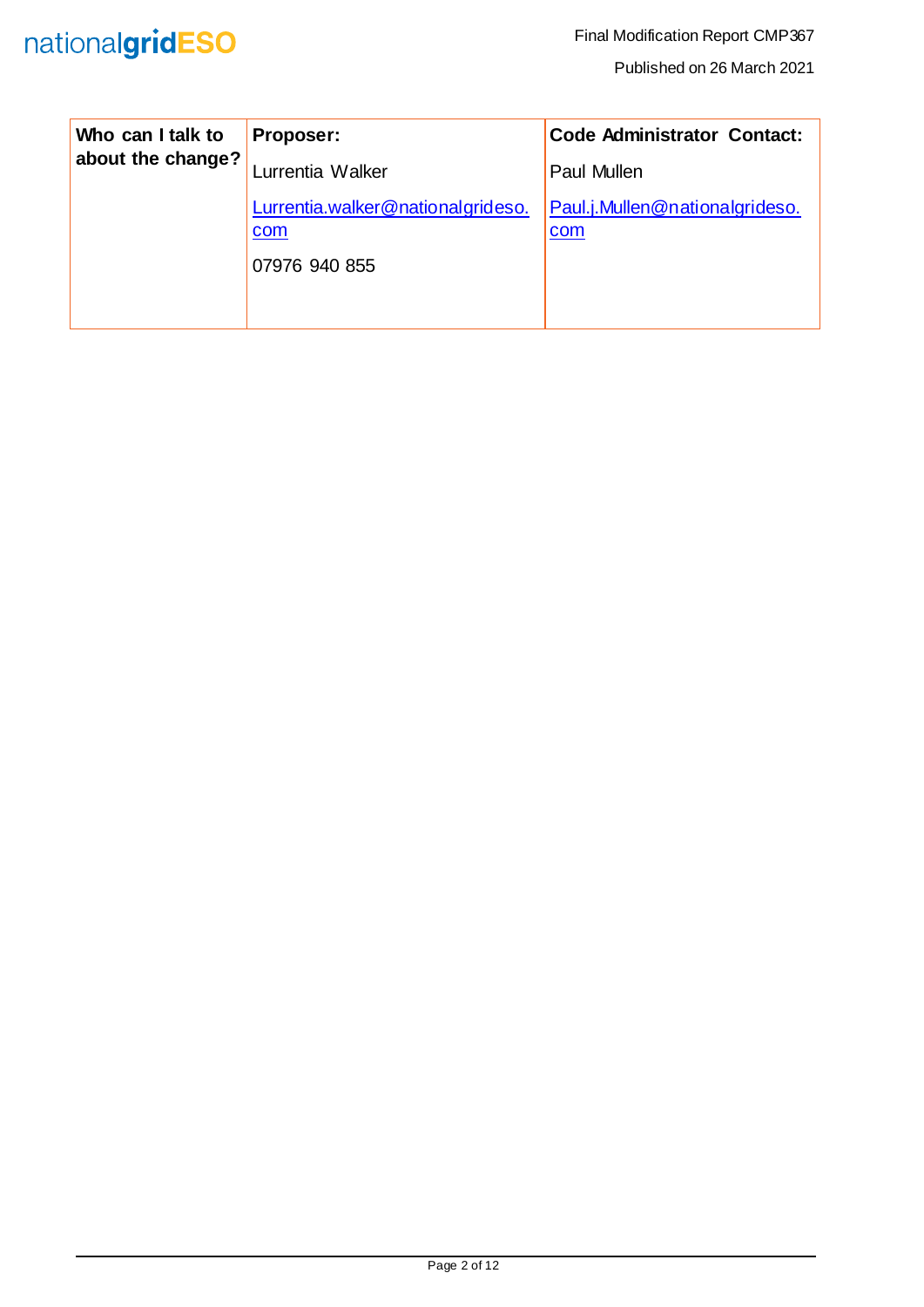## nationalgridESO

## <span id="page-2-0"></span>**Contents**

| Proposer's assessment of the impact of the modification on the stakeholder / |
|------------------------------------------------------------------------------|
|                                                                              |
|                                                                              |
|                                                                              |
|                                                                              |
|                                                                              |
|                                                                              |
|                                                                              |
|                                                                              |
|                                                                              |
|                                                                              |
|                                                                              |
|                                                                              |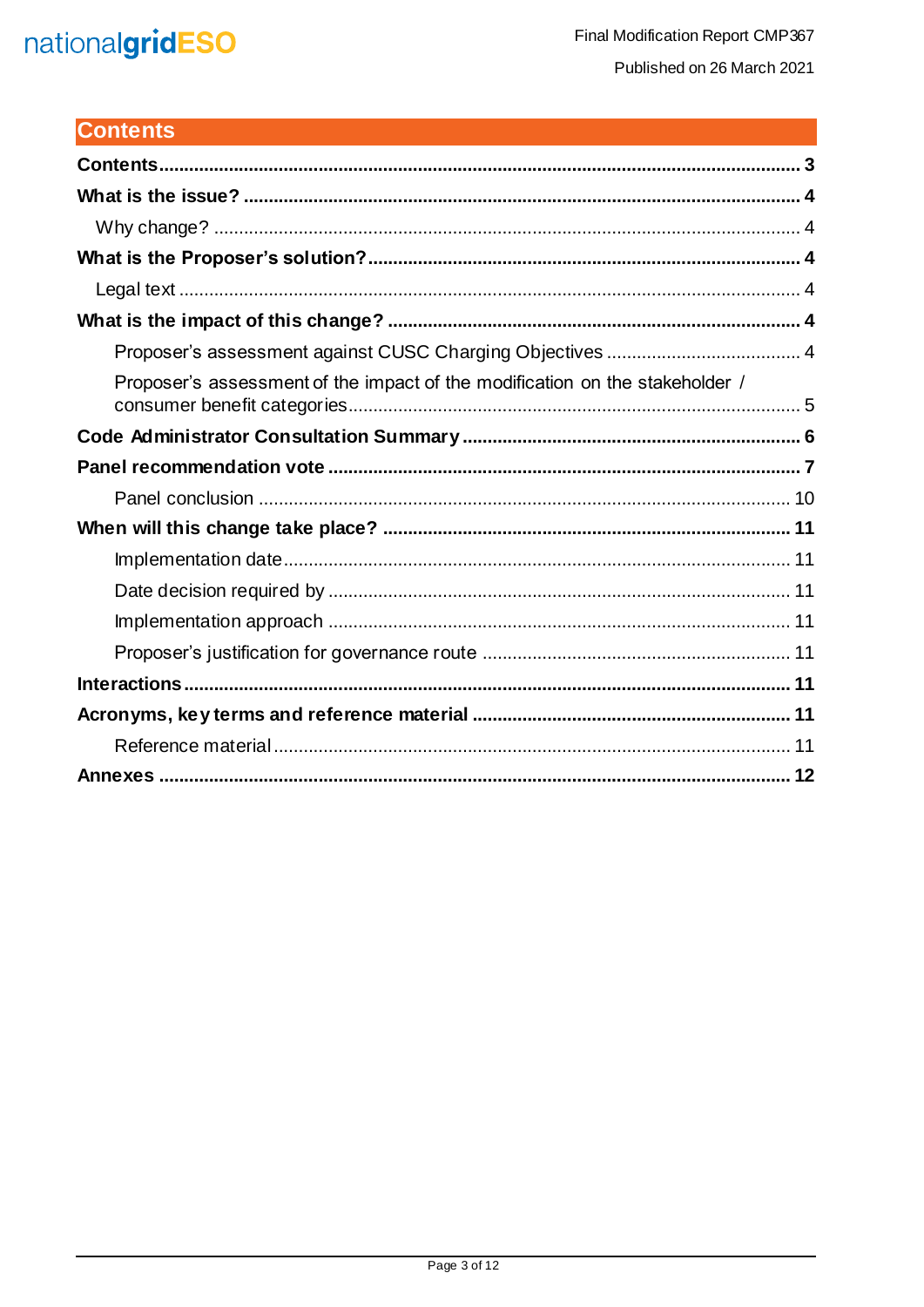## nationalgridESO

#### <span id="page-3-0"></span>**What is the issue?**

This modification is seeking to address an overlap of formula's in Section 14.30 due to the implementation of [CMP333](https://www.nationalgrideso.com/industry-information/codes/connection-and-use-system-code-cusc-old/modifications/cmp333-bsuos) 'BSUoS – Charging Supplier Users on gross demand (TCR) and [CMP360](https://www.nationalgrideso.com/industry-information/codes/connection-and-use-system-code-cusc-old/modifications/cmp360-aligning) 'Aligning Section 14 of the CUSC 'Balancing Services Use of System Charging Methodology' to the licence changes introduced by RIIO-2 in respect of the 'System Operator Revenue Restriction'.

This modification also amends paragraph numbering to ensure consistency in Section 14.30 as a result of the implementations of [CMP281](https://www.nationalgrideso.com/industry-information/codes/connection-and-use-system-code-cusc-old/modifications/cmp281-removal) 'Removal of BSUoS charges from energy taken from the National Grid System by Storage Facilities', [CMP333](https://www.nationalgrideso.com/industry-information/codes/connection-and-use-system-code-cusc-old/modifications/cmp333-bsuos) 'BSUoS – Charging Supplier Users on gross demand (TCR) and [CMP360](https://www.nationalgrideso.com/industry-information/codes/connection-and-use-system-code-cusc-old/modifications/cmp360-aligning) 'Aligning Section 14 of the CUSC 'Balancing Services Use of System Charging Methodology'.

#### <span id="page-3-1"></span>**Why change?**

This modification is required as it will ensure that the CUSC, as of 1 April 2021 reads as intended.

#### <span id="page-3-2"></span>**What is the Proposer's solution?**

The Proposer's solution is to amend Section 14.30 of the CUSC.

#### <span id="page-3-3"></span>**Legal text**

The legal text can be found in Annex 3.

If CMP367 is rejected, then the BSUoS Modifications that will come into effect on 1 April 2021 will be CMP281, CMP333 and CMP360 as per Ofgem's decisions dated [14 May](https://www.nationalgrideso.com/document/169146/download)  [2020,](https://www.nationalgrideso.com/document/169146/download) [3 December 2020](https://www.nationalgrideso.com/document/182286/download) and [25 March 2021](https://www.nationalgrideso.com/document/188862/download) respectively.

For the avoidance of doubt, [CMP345](https://www.nationalgrideso.com/industry-information/codes/connection-and-use-system-code-cusc-old/modifications/cmp345-defer) *'Defer the additional COVID-19 BSUoS costs'* and [CMP350](https://www.nationalgrideso.com/industry-information/codes/connection-and-use-system-code-cusc-old/modifications/cmp350-changes) *'Changes to the BSUoS Covid Support Scheme'* which were implemented on 25 June 2020 and 14 August 2020, will remain in the baseline legal text.

### <span id="page-3-4"></span>**What is the impact of this change?**

<span id="page-3-5"></span>

| <b>Proposer's assessment against CUSC Charging Objectives</b>                                                                                                                                                                                                                      |                                                       |  |  |  |  |
|------------------------------------------------------------------------------------------------------------------------------------------------------------------------------------------------------------------------------------------------------------------------------------|-------------------------------------------------------|--|--|--|--|
| <b>Relevant Objective</b>                                                                                                                                                                                                                                                          | <b>Identified impact</b>                              |  |  |  |  |
| $(a)$ That compliance with the use of system charging<br>methodology facilitates effective competition in the<br>generation and supply of electricity and (so far as is<br>consistent therewith) facilitates competition in the sale,<br>distribution and purchase of electricity; | Positive<br>Reflects decisions from the<br>Authority. |  |  |  |  |
| (b) That compliance with the use of system charging<br>methodology results in charges which reflect, as far as is                                                                                                                                                                  | <b>Positive</b>                                       |  |  |  |  |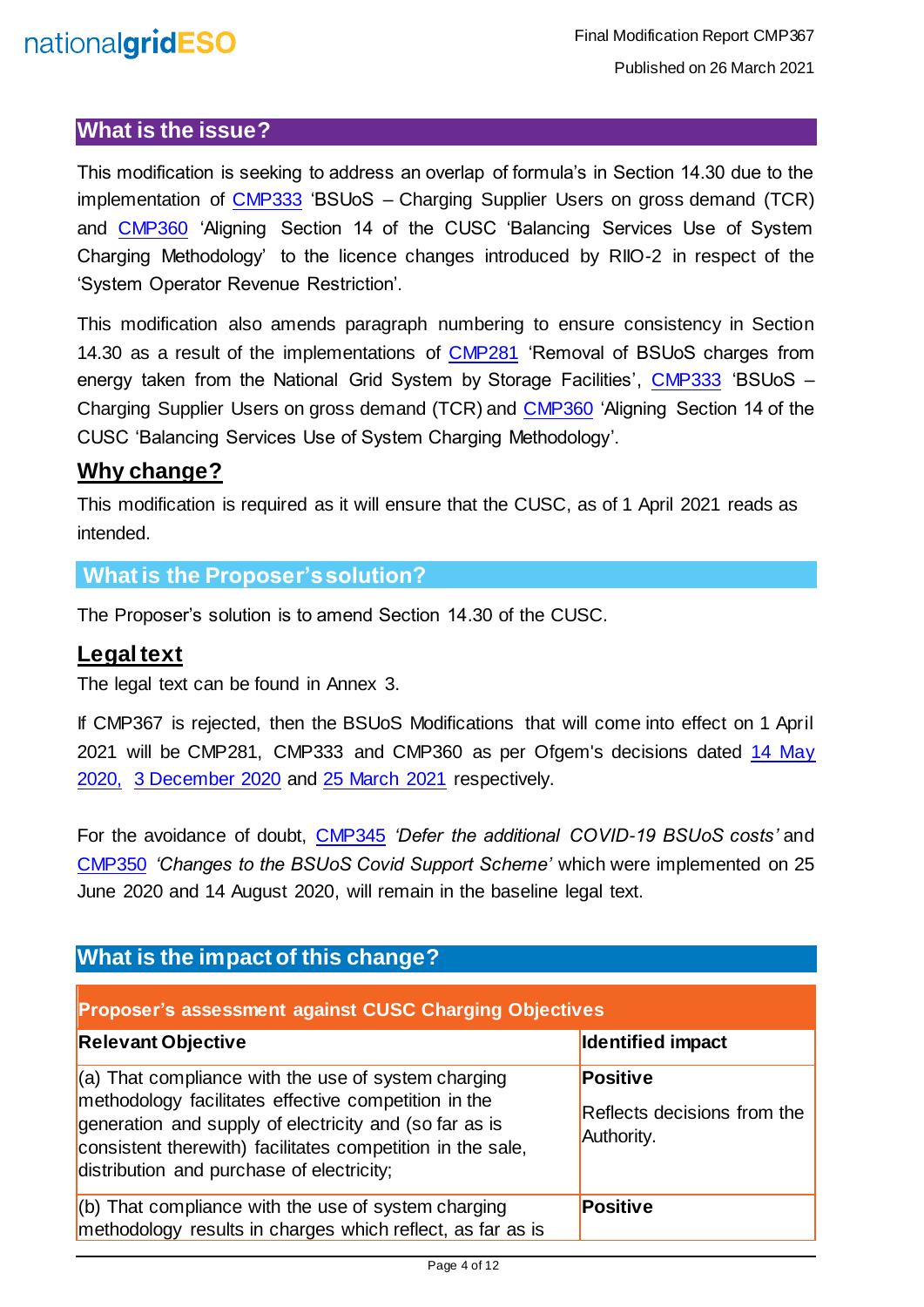| reasonably practicable, the costs (excluding any payments<br>between transmission licensees which are made under and<br>accordance with the STC) incurred by transmission<br>licensees in their transmission businesses and which are<br>compatible with standard licence condition C26<br>requirements of a connect and manage connection); | Reflects decisions from the<br>Authority. |
|----------------------------------------------------------------------------------------------------------------------------------------------------------------------------------------------------------------------------------------------------------------------------------------------------------------------------------------------|-------------------------------------------|
| $\vert$ (c) That, so far as is consistent with sub-paragraphs (a) and <b>Neutral</b><br>(b), the use of system charging methodology, as far as is<br>reasonably practicable, properly takes account of the<br>developments in transmission licensees' transmission<br>businesses;                                                            |                                           |
| (d) Compliance with the Electricity Regulation and any<br>relevant legally binding decision of the European<br>Commission and/or the Agency *; and                                                                                                                                                                                           | Neutral                                   |
| $(e)$ Promoting efficiency in the implementation and                                                                                                                                                                                                                                                                                         | Positive                                  |
| administration of the system charging methodology.                                                                                                                                                                                                                                                                                           | Reflects decisions from the<br>Authority. |
| *Objective (d) refers specifically to European Regulation 2009/714/EC. Reference to the<br>Agency is to the Agency for the Cooperation of Energy Regulators (ACER).                                                                                                                                                                          |                                           |

#### <span id="page-4-0"></span>**Proposer's assessment of the impact of the modification on the stakeholder / consumer benefit categories**

| Stakeholder / consumer<br>benefit categories     | Identified impact |
|--------------------------------------------------|-------------------|
| Improved safety and reliability<br>of the system | <b>Neutral</b>    |
| Lower bills than would<br>otherwise be the case  | <b>Neutral</b>    |
| Benefits for society as a whole                  | Neutral           |
| <b>Reduced environmental</b><br>damage           | <b>Neutral</b>    |
| Improved quality of service                      | <b>Neutral</b>    |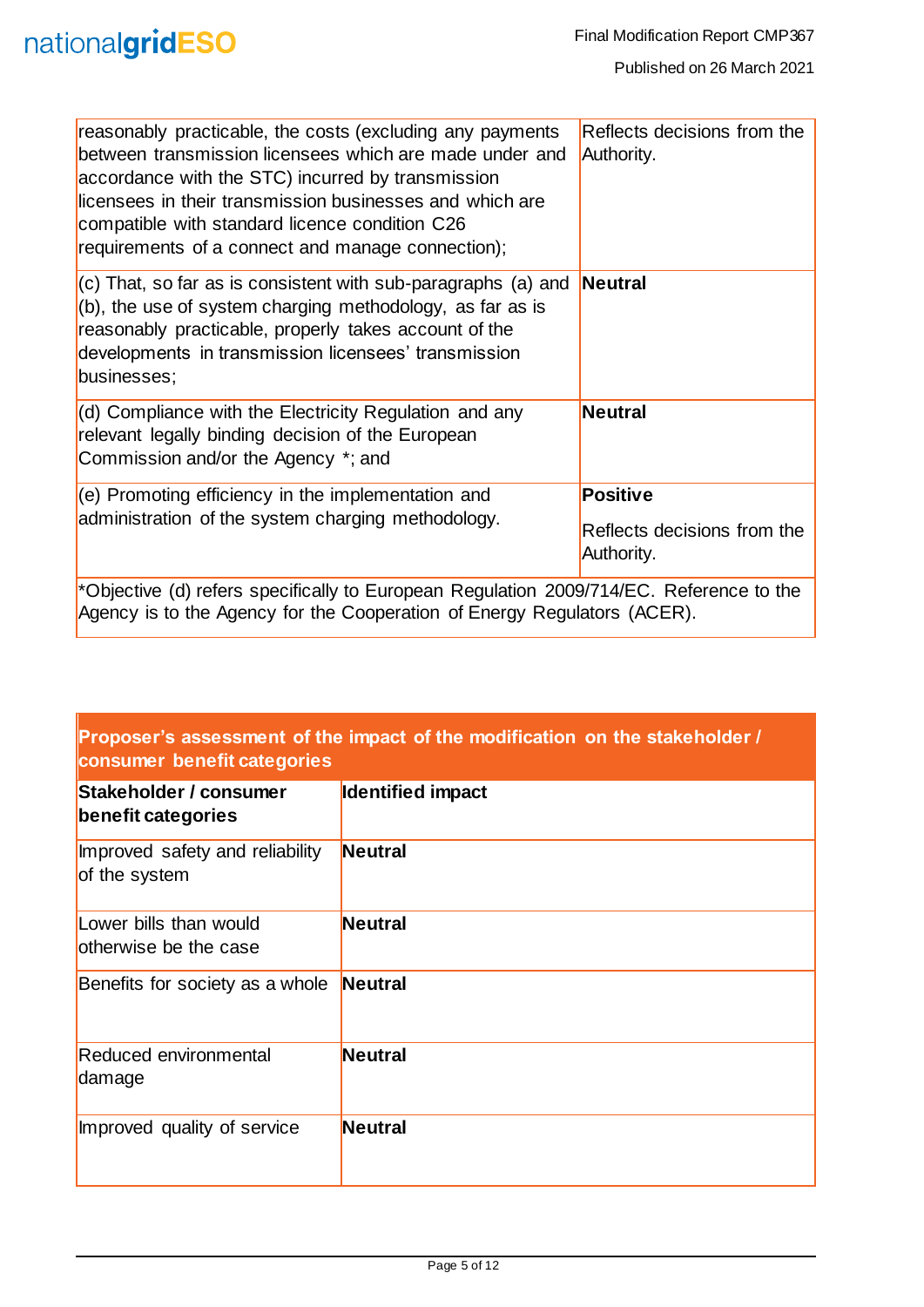### <span id="page-5-0"></span>**Code Administrator Consultation Summary**

The Code Administrator Consultation was issued on the 23 March 2021 and closed on 25 March 2021 with 2 responses received. A summary of the responses can be found in the table below, and the full responses can be found in Annex 4.

| <b>Code Administrator Consultation summary</b>                                          |                                                                                                                                                                                                                                                                          |  |  |  |  |
|-----------------------------------------------------------------------------------------|--------------------------------------------------------------------------------------------------------------------------------------------------------------------------------------------------------------------------------------------------------------------------|--|--|--|--|
| Question                                                                                |                                                                                                                                                                                                                                                                          |  |  |  |  |
| Do you believe that the CMP367<br>better facilitates the Applicable CUSC<br>Objectives? | 1 respondent agreed that CMP367 better<br>facilitated applicable objective e only, and not a<br>& b as it in itself does not implement the change<br>that has already been approved by the Authority.<br>1 respondent agreed that CMP367 better<br>facilitated a, b & e. |  |  |  |  |
| Do you support the proposed<br>implementation approach?                                 | Both respondents supported the implementation<br>approach.                                                                                                                                                                                                               |  |  |  |  |
| Do you have any other comments?                                                         | 1 respondent stated that the proposal was<br>required to rectify unintended misalignments of<br>certain BSUoS calculations and amend<br>paragraph numbering.                                                                                                             |  |  |  |  |
| Legal text issues raised in the consultation                                            |                                                                                                                                                                                                                                                                          |  |  |  |  |
| No legal text issues raised                                                             |                                                                                                                                                                                                                                                                          |  |  |  |  |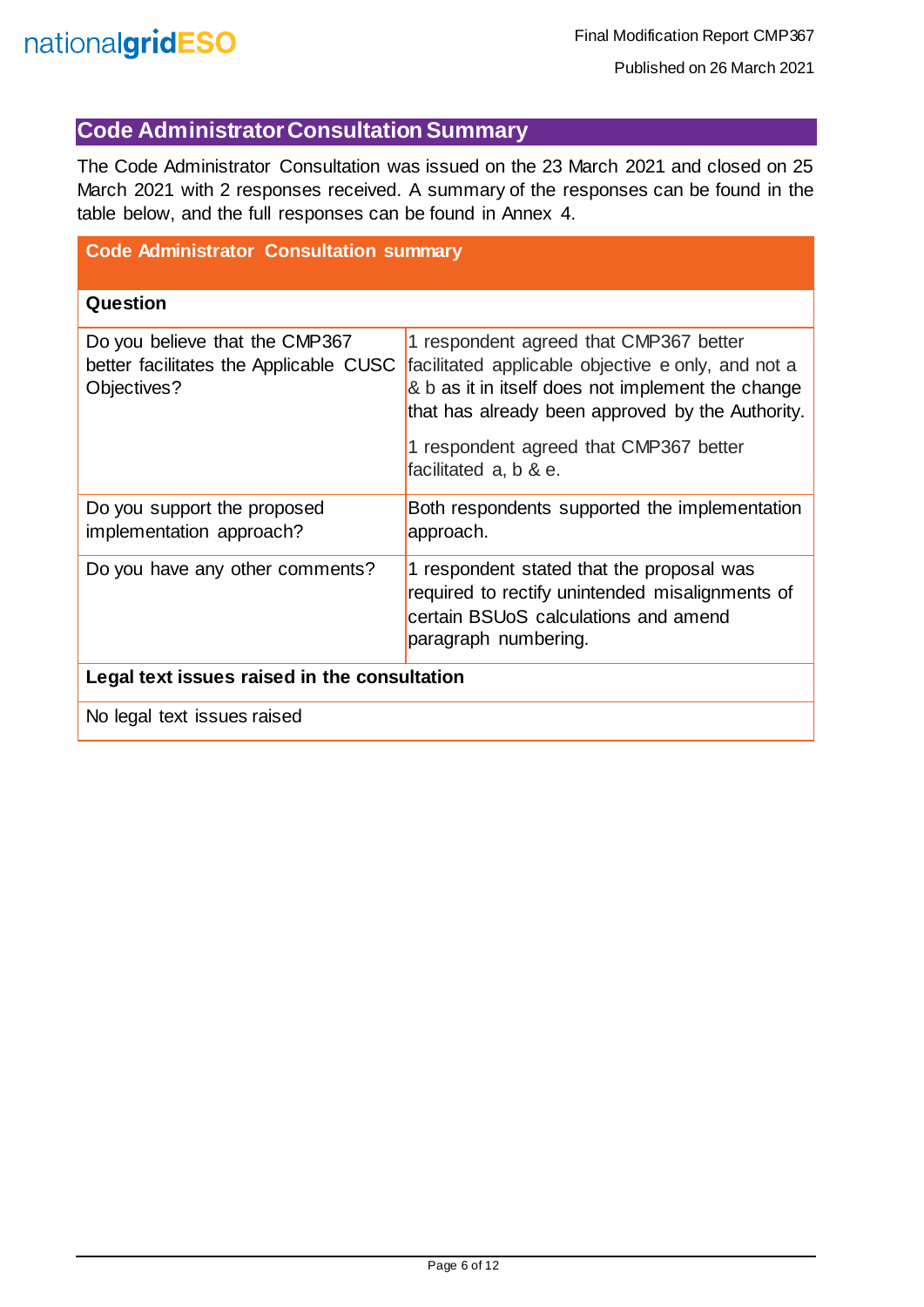#### <span id="page-6-0"></span>**Panel recommendation vote**

The Panel met on the 26 March 2021 to carry out their recommendation vote.

They assessed whether a change should be made to the CUSC by assessing the proposed change and any alternatives against the Applicable Objectives.

The Panel noted that the modification does not impact the European Electricity Balancing Guideline (EBGL) Article 18 terms and conditions held within the code.

**Vote 1:** Does the Original facilitate the objectives better than the Baseline?

#### Panel Member: Andy Pace

|                                                                                             | <b>Better</b><br>facilitates<br>AO $(a)?$                              | <b>Better</b><br>facilitates<br>$AO$ (b)? | <b>Better</b><br>facilitates<br>AO (c)? | <b>Better</b><br>facilitates AO facilitates<br>(d)? | <b>Better</b><br>$AO$ (e)? | Overall<br>(Y/N) |  |
|---------------------------------------------------------------------------------------------|------------------------------------------------------------------------|-------------------------------------------|-----------------------------------------|-----------------------------------------------------|----------------------------|------------------|--|
| Original                                                                                    | <b>Neutral</b>                                                         | <b>Neutral</b>                            | <b>Neutral</b>                          | <b>Neutral</b>                                      | Yes                        | Yes              |  |
| Voting Statement                                                                            |                                                                        |                                           |                                         |                                                     |                            |                  |  |
| ACO(a) and (b): no impact, as does not change underlying implementation of previous<br>mods |                                                                        |                                           |                                         |                                                     |                            |                  |  |
| $ACO(c)$ and (d): no impact                                                                 |                                                                        |                                           |                                         |                                                     |                            |                  |  |
|                                                                                             | ACO(e): positive, as ensures previous mods are implemented effectively |                                           |                                         |                                                     |                            |                  |  |

#### Panel Member: Cem Suleyman

|                                                                                             | <b>Better</b><br>facilitates<br>AO $(a)?$ | <b>Better</b><br>facilitates<br>$AO$ (b)? | <b>Better</b><br>facilitates<br>AO (c)? | <b>Better</b><br>facilitates AO facilitates<br>$(d)$ ? | <b>Better</b><br>AO(e)? | Overall<br>(Y/N) |  |  |
|---------------------------------------------------------------------------------------------|-------------------------------------------|-------------------------------------------|-----------------------------------------|--------------------------------------------------------|-------------------------|------------------|--|--|
| Original                                                                                    | <b>Neutral</b>                            | <b>Neutral</b>                            | <b>Neutral</b>                          | <b>Neutral</b>                                         | Yes                     | Yes              |  |  |
|                                                                                             | <b>Voting Statement</b>                   |                                           |                                         |                                                        |                         |                  |  |  |
| ACO(a) and (b): no impact, as does not change underlying implementation of previous<br>mods |                                           |                                           |                                         |                                                        |                         |                  |  |  |
| $ACO(c)$ and (d): no impact                                                                 |                                           |                                           |                                         |                                                        |                         |                  |  |  |
| ACO(e): positive, as ensures previous mods are implemented effectively                      |                                           |                                           |                                         |                                                        |                         |                  |  |  |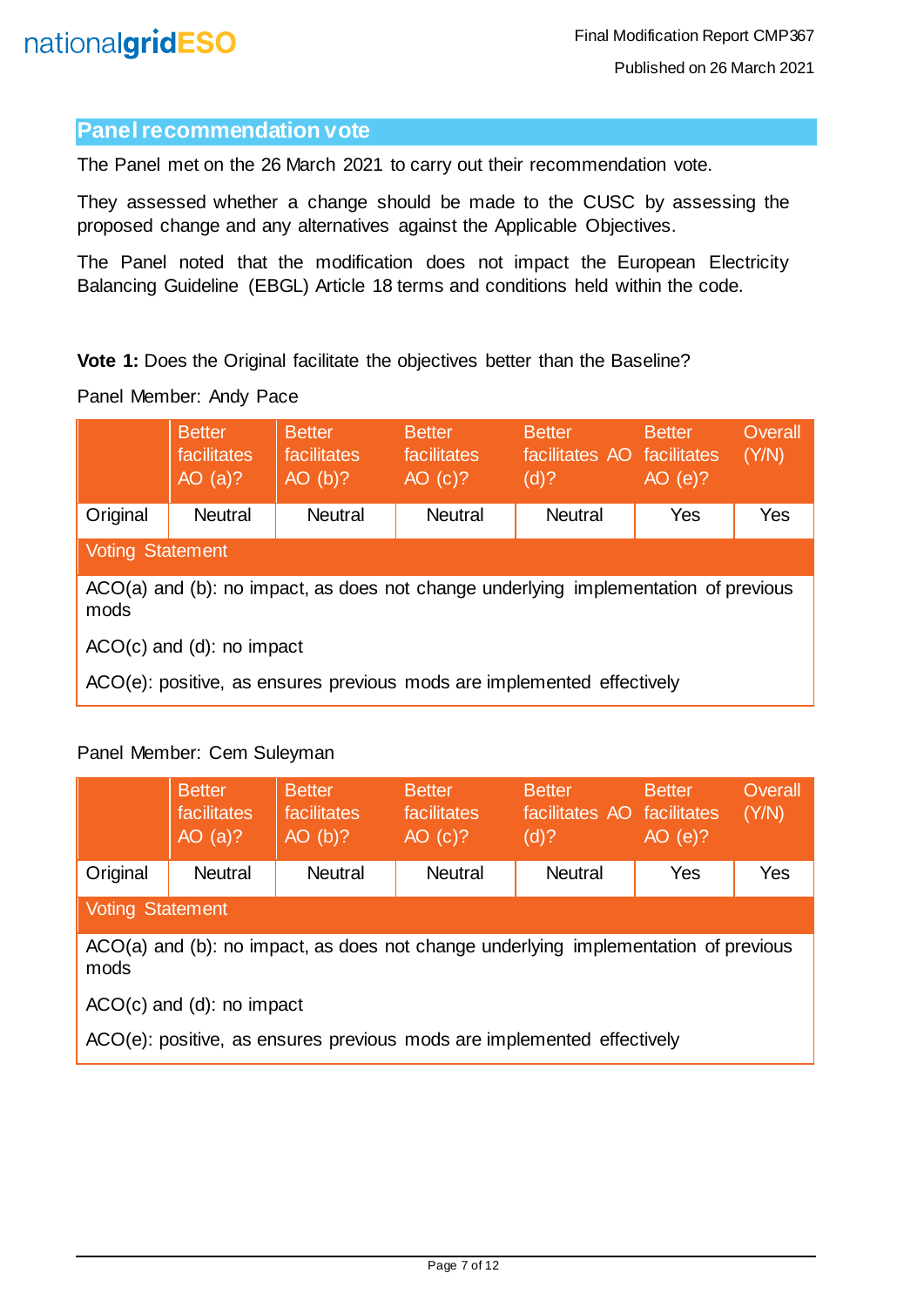

#### Panel Member: Garth Graham

|                                                                                                                                                             | <b>Better</b><br>facilitates<br>AO $(a)?$ | <b>Better</b><br>facilitates<br>AO(b)? | <b>Better</b><br>facilitates<br>AO (c)? | <b>Better</b><br>facilitates AO facilitates<br>(d)? | <b>Better</b><br>$AO$ (e)? | Overall<br>(Y/N) |  |
|-------------------------------------------------------------------------------------------------------------------------------------------------------------|-------------------------------------------|----------------------------------------|-----------------------------------------|-----------------------------------------------------|----------------------------|------------------|--|
| Original                                                                                                                                                    | Yes                                       | Yes                                    | <b>Neutral</b>                          | <b>Neutral</b>                                      | Yes                        | Yes              |  |
| Voting Statement                                                                                                                                            |                                           |                                        |                                         |                                                     |                            |                  |  |
| I concur with the Proposer's case for change, namely that this proposal seeks to rectify<br>several unintended misalignments of certain BSUoS calculations. |                                           |                                        |                                         |                                                     |                            |                  |  |

#### Panel Member: Grace March

|                                                                                                                                                                                                    | <b>Better</b><br>facilitates<br>AO $(a)?$ | <b>Better</b><br><b>facilitates</b><br>AO(b)? | <b>Better</b><br>facilitates<br>AO (c)? | <b>Better</b><br>facilitates AO facilitates<br>(d)? | <b>Better</b><br>AO(e)? | Overall<br>(Y/N) |
|----------------------------------------------------------------------------------------------------------------------------------------------------------------------------------------------------|-------------------------------------------|-----------------------------------------------|-----------------------------------------|-----------------------------------------------------|-------------------------|------------------|
| Original                                                                                                                                                                                           | <b>Neutral</b>                            | <b>Neutral</b>                                | <b>Neutral</b>                          | <b>Neutral</b>                                      | Yes                     | Yes              |
| Voting Statement                                                                                                                                                                                   |                                           |                                               |                                         |                                                     |                         |                  |
| The proposal facilitates ACO e) as it ensures the correct legal text is in place to<br>implement decisions previously made by the Authority. It is neutral against all other<br>ACO <sub>s</sub> . |                                           |                                               |                                         |                                                     |                         |                  |

#### Panel Member: Joe Dunn

|                  | <b>Better</b><br>facilitates<br>AO(a)? | <b>Better</b><br>facilitates<br>AO(b)? | <b>Better</b><br>facilitates<br>AO (c)? | <b>Better</b><br>facilitates AO facilitates<br>$(d)$ ? | <b>Better</b><br>$AO$ (e)? | Overall<br>(Y/N) |
|------------------|----------------------------------------|----------------------------------------|-----------------------------------------|--------------------------------------------------------|----------------------------|------------------|
| Original         | <b>Neutral</b>                         | <b>Neutral</b>                         | <b>Neutral</b>                          | <b>Neutral</b>                                         | Yes                        | Yes              |
| Voting Statement |                                        |                                        |                                         |                                                        |                            |                  |

I agree with the proposer that the proposal is positive against ACO (e) in reflecting a decision by the Authority and to ensure the CUSC is implemented and administered more efficiently. However, the proposal notes that NGESO would otherwise (without implementation of CMP367) be working 'outside of the CUSC'. Therefore (and contrary to the proposer), I understand that in this instance, the proposal would be neutral against ACOs (a) and (b).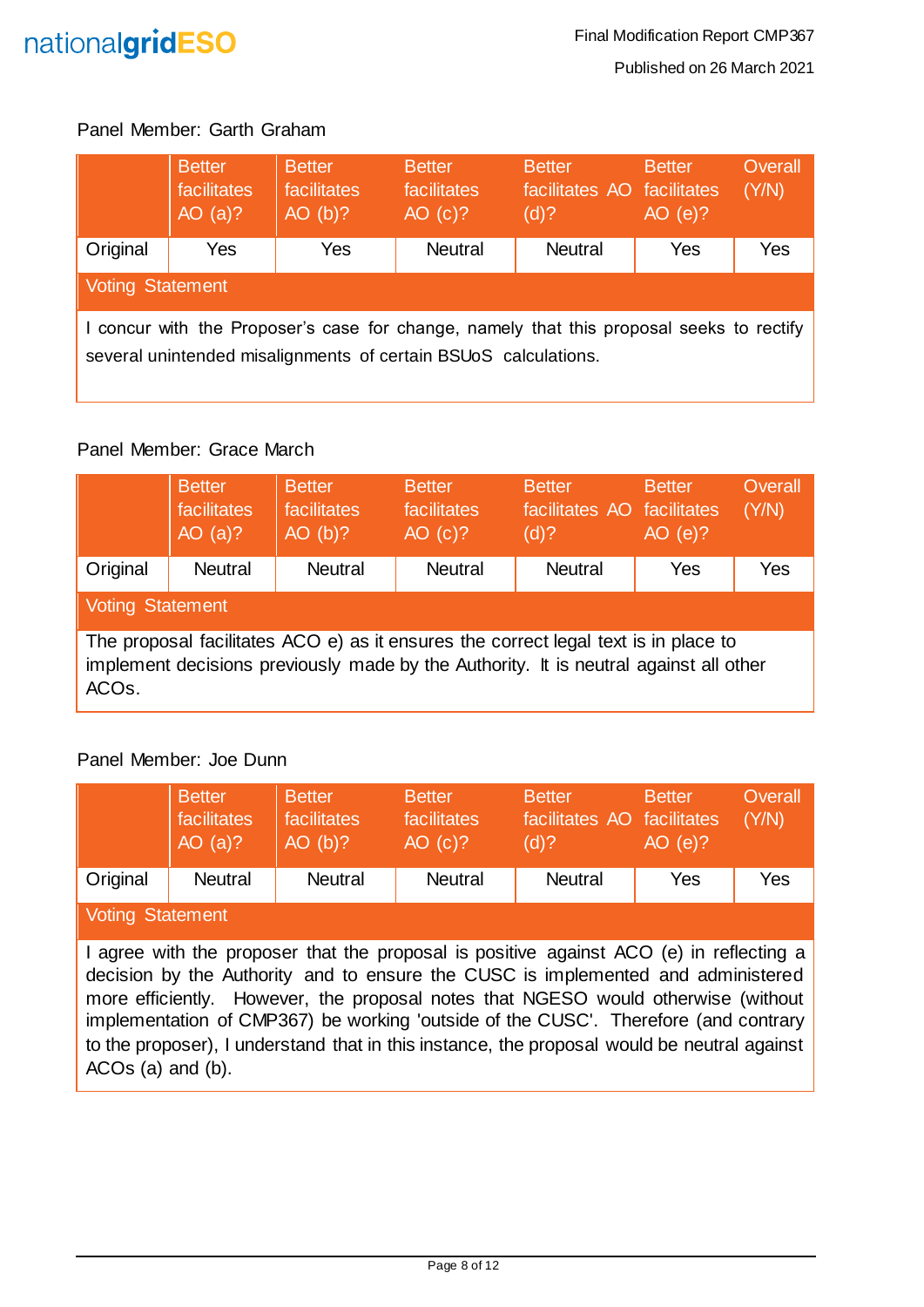

#### Panel Member: Jon Wisdom

|                  | <b>Better</b><br>facilitates<br>AO(a)? | <b>Better</b><br>facilitates<br>AO(b)? | <b>Better</b><br>facilitates<br>AO (c)? | <b>Better</b><br>facilitates AO facilitates<br>$(d)$ ? | <b>Better</b><br>AO(e)? | Overall<br>(Y/N) |
|------------------|----------------------------------------|----------------------------------------|-----------------------------------------|--------------------------------------------------------|-------------------------|------------------|
| Original         | Yes                                    | Yes                                    | <b>Neutral</b>                          | <b>Neutral</b>                                         | Yes                     | Yes              |
| Voting Statement |                                        |                                        |                                         |                                                        |                         |                  |

This change better facilitates Applicable Objectives (a) and (b) as it updates the CUSC to address the overlap of formulae in Section 14.30 to accurately reflect decisions by the Authority regarding multiple modifications.

It is also positive in terms of Applicable Objective (e) as it will update/correct paragraph numbering within Section 14 of the CUSC following the approval of CMP281, CMP333 and CMP360.

#### Panel Member: Mark Duffield

|                                                                                                                                                                                                                                                                                         | <b>Better</b><br>facilitates<br>AO $(a)?$ | <b>Better</b><br>facilitates<br>AO(b)? | <b>Better</b><br>facilitates<br>AO (c)? | <b>Better</b><br>facilitates AO facilitates<br>(d)? | <b>Better</b><br>AO(e)? | Overall<br>(Y/N) |
|-----------------------------------------------------------------------------------------------------------------------------------------------------------------------------------------------------------------------------------------------------------------------------------------|-------------------------------------------|----------------------------------------|-----------------------------------------|-----------------------------------------------------|-------------------------|------------------|
| Original                                                                                                                                                                                                                                                                                | Yes                                       | Yes                                    | Yes                                     | <b>Neutral</b>                                      | Yes                     | <b>Yes</b>       |
| <b>Voting Statement</b>                                                                                                                                                                                                                                                                 |                                           |                                        |                                         |                                                     |                         |                  |
| By clarifying the precise formulae applicable to calculate the relevant charges following<br>overlapping CUSC Amendments this housekeeping amendment facilitates clarity and<br>understanding of the appropriate charges and thus better facilitates the Applicable CUSC<br>Objectives. |                                           |                                        |                                         |                                                     |                         |                  |

#### Panel Member: Paul Jones

|                                                                                                                                                           | <b>Better</b><br>facilitates<br>AO $(a)?$ | <b>Better</b><br>facilitates<br>AO(b)? | <b>Better</b><br>facilitates<br>AO (c)? | <b>Better</b><br>facilitates AO facilitates<br>$(d)$ ? | <b>Better</b><br>AO(e)? | Overall<br>(Y/N) |
|-----------------------------------------------------------------------------------------------------------------------------------------------------------|-------------------------------------------|----------------------------------------|-----------------------------------------|--------------------------------------------------------|-------------------------|------------------|
| Original                                                                                                                                                  | <b>Neutral</b>                            | <b>Neutral</b>                         | <b>Neutral</b>                          | <b>Neutral</b>                                         | Yes                     | Yes              |
| <b>Voting Statement</b>                                                                                                                                   |                                           |                                        |                                         |                                                        |                         |                  |
| Promotes efficiency in the CUSC arrangements by ensuring the legal text changes for<br>CMP281, CMP333 and CMP360 are implemented effectively and clearly. |                                           |                                        |                                         |                                                        |                         |                  |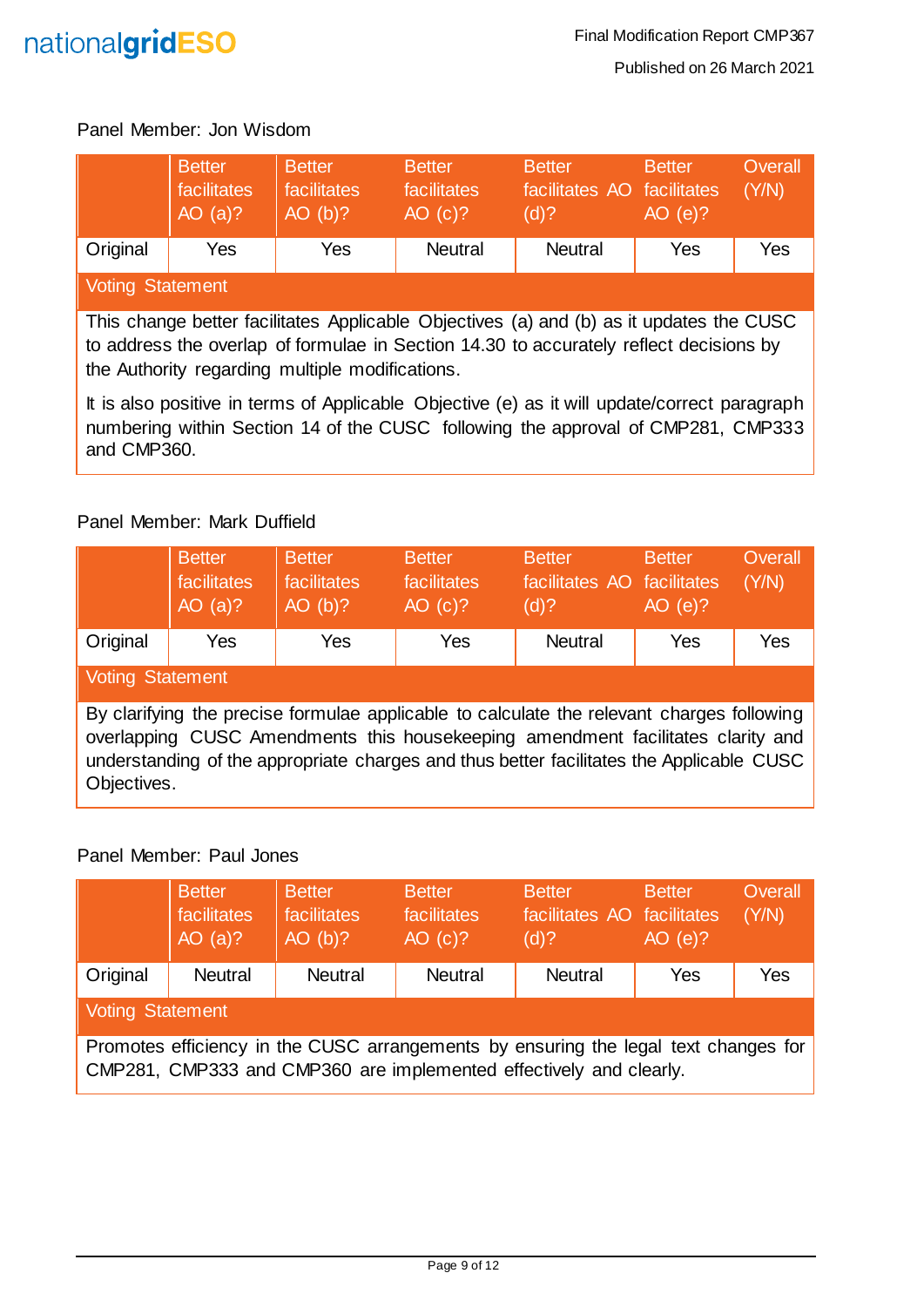

#### Panel Member: Andrew Enzor (Alternate for Paul Mott)

|                                                                                             | <b>Better</b><br>facilitates<br>AO $(a)?$ | <b>Better</b><br>facilitates<br>$AO$ (b)? | <b>Better</b><br>facilitates<br>AO (c)? | <b>Better</b><br>facilitates AO facilitates<br>(d)? | <b>Better</b><br>AO(e)? | Overall<br>(Y/N) |
|---------------------------------------------------------------------------------------------|-------------------------------------------|-------------------------------------------|-----------------------------------------|-----------------------------------------------------|-------------------------|------------------|
| Original                                                                                    | <b>Neutral</b>                            | <b>Neutral</b>                            | <b>Neutral</b>                          | <b>Neutral</b>                                      | Yes                     | Yes              |
| <b>Voting Statement</b>                                                                     |                                           |                                           |                                         |                                                     |                         |                  |
| ACO(a) and (b): no impact, as does not change underlying implementation of previous<br>mods |                                           |                                           |                                         |                                                     |                         |                  |
| $ACO(c)$ and (d): no impact                                                                 |                                           |                                           |                                         |                                                     |                         |                  |
| ACO(e): positive, as ensures previous mods are implemented effectively                      |                                           |                                           |                                         |                                                     |                         |                  |

#### **Vote 2 –** Which option is the best?

| <b>Panel Member</b>                       | <b>BEST Option?</b> | <b>Which objectives does</b><br>this option better<br>facilitate? (If baseline not<br>applicable). |
|-------------------------------------------|---------------------|----------------------------------------------------------------------------------------------------|
| Andy Pace                                 | Original            | le                                                                                                 |
| Cem Suleyman                              | Original            | le                                                                                                 |
| Garth Graham                              | Original            | a, b, e                                                                                            |
| Grace March                               | Original            | le                                                                                                 |
| Joe Dunn                                  | Original            | le                                                                                                 |
| Jon Wisdom                                | Original            | a, b, e                                                                                            |
| Mark Duffield                             | Original            | a, b, c, e                                                                                         |
| Paul Jones                                | Original            | le                                                                                                 |
| Andrew Enzor (Alternate for<br>Paul Mott) | Original            | le                                                                                                 |

#### <span id="page-9-0"></span>**Panel conclusion**

The Panel unanimously recommended that the Proposer's solution should be implemented.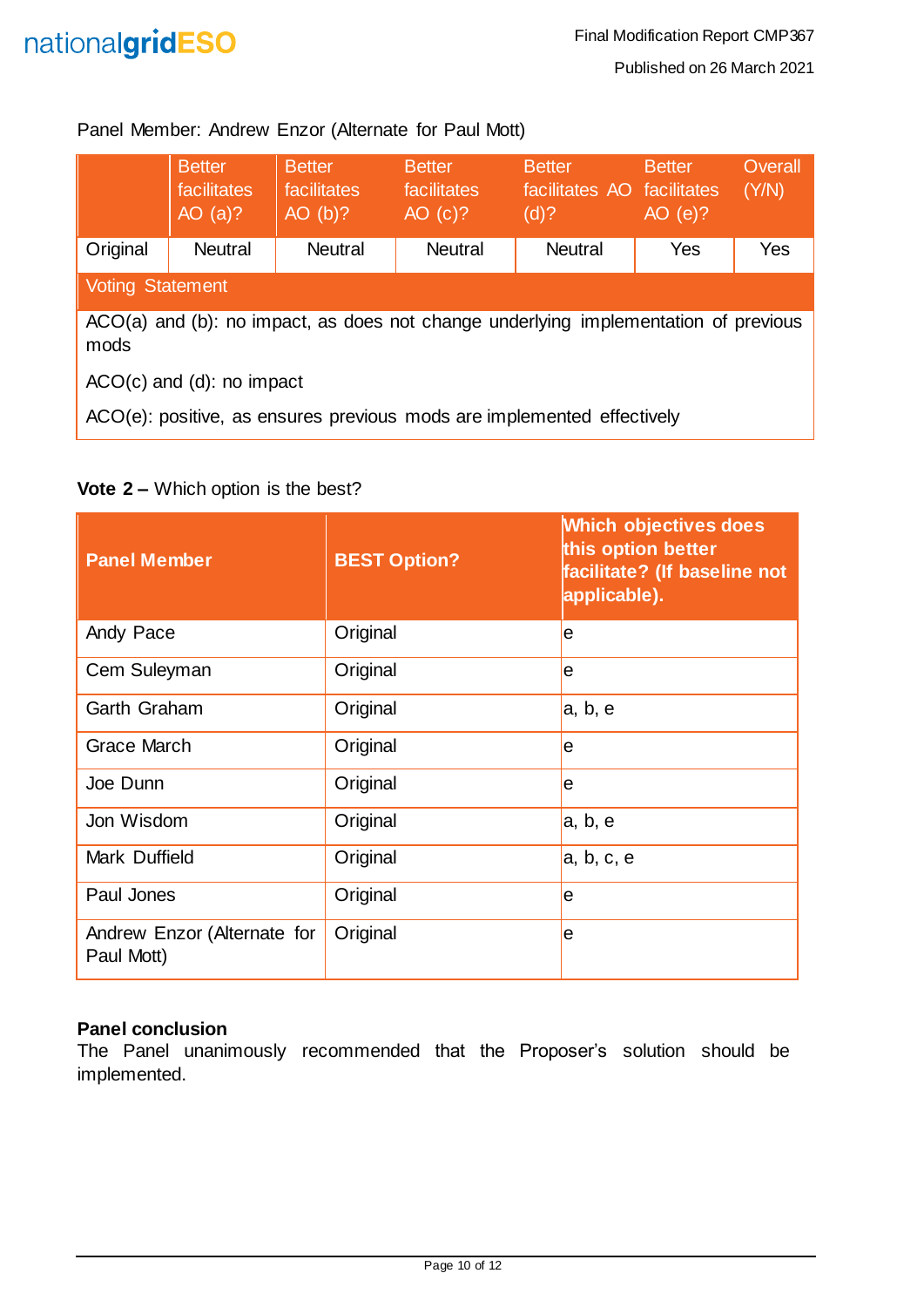#### <span id="page-10-0"></span>**When will this change take place?**

#### <span id="page-10-1"></span>**Implementation date**

This modification will require an implementation date of 1 April 2021.

#### <span id="page-10-2"></span>**Date decision required by**

A decision is required by 30 March 2021, as implementation is required by 1 April 2021.

#### <span id="page-10-3"></span>**Implementation approach**

N/A

#### <span id="page-10-4"></span>**Proposer's justification for governance route**

Governance route: Urgent modification to proceed under a timetable agreed by the Authority (with an Authority decision)

This modification should be treated as urgent as it links to an imminent issue that if isn't addressed will cause a party to be in breach of any relevant legal requirements. (Ofgem urgency criteria (c)). Without this modification, there would not be a version of legal text to implement from 1 April 2021 which has been consulted on/approved in its complete form. Therefore, we would technically be working outside of the CUSC.

#### <span id="page-10-5"></span>**Interactions**

| □ Grid Code          |
|----------------------|
| $\Box$ European      |
| <b>Network Codes</b> |

| $\Box$ Grid Code | $\square$ BSC          | $\Box$ STC    | $\square$ SQSS |
|------------------|------------------------|---------------|----------------|
| $\Box$ European  | $\Box$ EBGL Article 18 | $\Box$ Other  | ∣ ∣Other       |
| Network Codes    | T&Cs <sup>1</sup>      | modifications |                |

This proposal has no interactions with other industry codes.

<span id="page-10-6"></span>

| Acronyms, key terms and reference material |                                                |  |  |
|--------------------------------------------|------------------------------------------------|--|--|
| Acronym / key term                         | <b>Meaning</b>                                 |  |  |
| <b>BSC</b>                                 | <b>Balancing and Settlement Code</b>           |  |  |
| <b>CMP</b>                                 | <b>CUSC Modification Proposal</b>              |  |  |
| <b>CUSC</b>                                | Connection and Use of System Code              |  |  |
| <b>EBGL</b>                                | <b>Electricity Balancing Guideline</b>         |  |  |
| <b>STC</b>                                 | <b>System Operator Transmission Owner Code</b> |  |  |
| SQSS                                       | Security and Quality of Supply Standards       |  |  |
| T&Cs                                       | <b>Terms and Conditions</b>                    |  |  |

#### <span id="page-10-7"></span>**Reference material**

• None

l

<sup>&</sup>lt;sup>1</sup> If your modification amends any of the clauses mapped out in Exhibit Y to the CUSC, it will change the Terms & Conditions relating to Balancing Service Providers. The modification will need to follow the process set out in Article 18 of the European Electricity Balancing Guideline (EBGL – EU Regulation 2017/2195) – the main aspect of this is that the modification will need to be consulted on for 1 month in the Code Administrator Consultation phase. N.B. This will also satisfy the requirements of the NCER process.